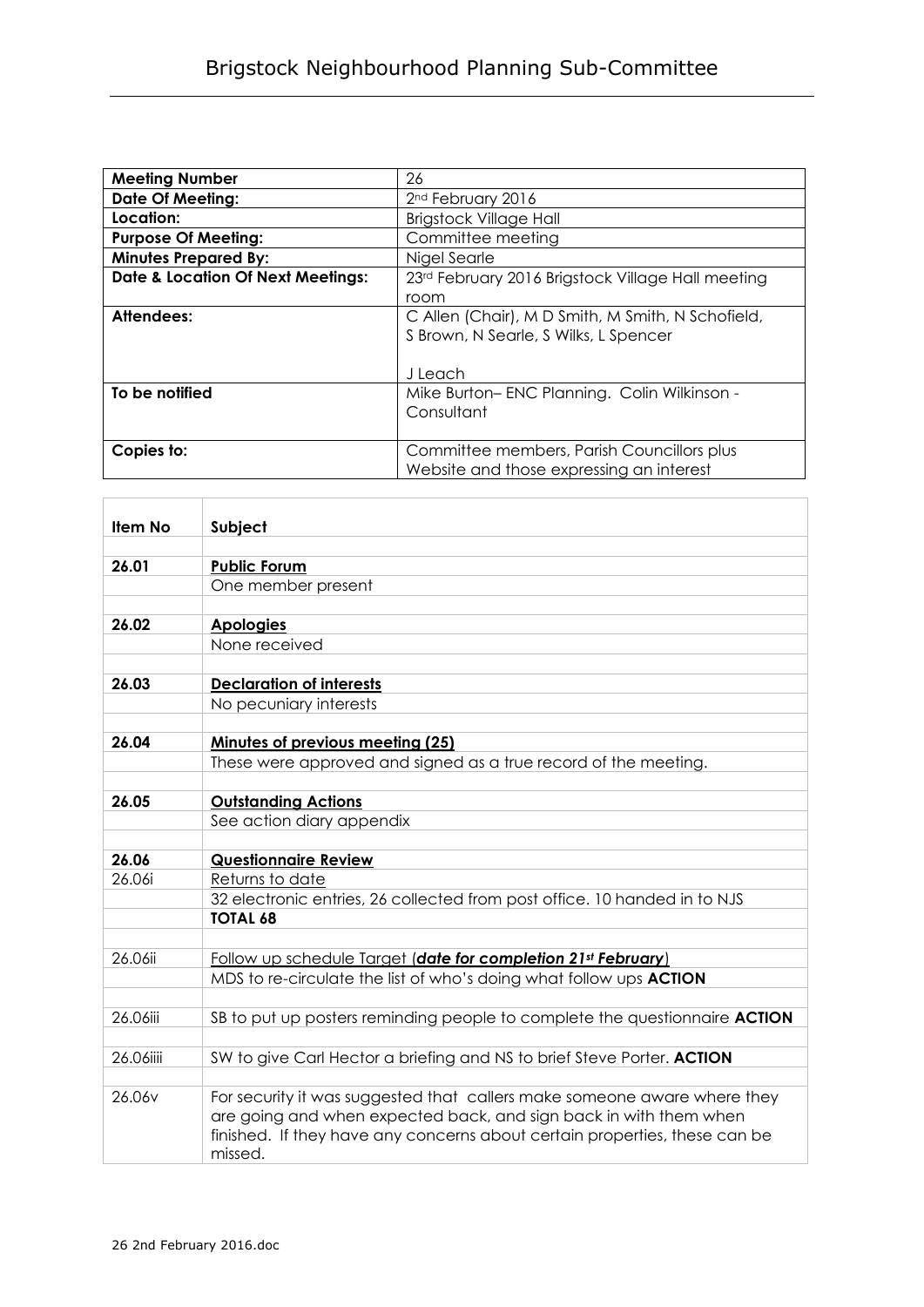## Brigstock Neighbourhood Planning Sub-Committee

| 26.07              | <b>Set New Priorities (ACTIONS)</b>                                                                                                                                                                                                                                      |
|--------------------|--------------------------------------------------------------------------------------------------------------------------------------------------------------------------------------------------------------------------------------------------------------------------|
| 26.07i             | SB to write to Nick with thanks for the pro bono work he did for the project.                                                                                                                                                                                            |
|                    |                                                                                                                                                                                                                                                                          |
| 26.07ii            | It was agreed to pay JM £200:00 for the work on the electronic questionnaire<br>and the future analysis requirements proposed SW Seconded NPS unanimous.<br>Juliet to be invited to the next meeting to give an indication as to what<br>analysis options are available. |
|                    |                                                                                                                                                                                                                                                                          |
| 26.07iii           | Website page. Add NPS remove SP from committee correct spelling error.<br><b>ACTION</b>                                                                                                                                                                                  |
|                    |                                                                                                                                                                                                                                                                          |
| 26.07iiii          | All hard copies input by the committee must be retained and given to NJS<br><b>ACTION</b>                                                                                                                                                                                |
|                    |                                                                                                                                                                                                                                                                          |
| 26.07 <sub>v</sub> | CA to discuss with RF the gathering of e-mails ACTION                                                                                                                                                                                                                    |
|                    |                                                                                                                                                                                                                                                                          |
| 26.07vi            | NS to do a thank you gift to the Beckett's for all their hard work in delivering<br>the questionnaires to all households <b>ACTION</b> .                                                                                                                                 |
|                    |                                                                                                                                                                                                                                                                          |
| 26.07vii           | LS to get Steph Beckett to put a reminder in the ET for people to complete the<br>questionnaire <b>ACTION</b>                                                                                                                                                            |
|                    |                                                                                                                                                                                                                                                                          |
| 26.07 viii         | NPS to review the project plan timeframes at the next meeting ACTION                                                                                                                                                                                                     |
|                    |                                                                                                                                                                                                                                                                          |
| 26.07 viiii        | Start to look at future development sites. Agenda next meeting <b>ACTION</b>                                                                                                                                                                                             |
|                    |                                                                                                                                                                                                                                                                          |
| 26.07x             | CA will put in the 4 <sup>th</sup> March News Letter a reminder that there is a small<br>window to complete questionnaire. ACTION                                                                                                                                        |
|                    |                                                                                                                                                                                                                                                                          |
| 26.08              | Correspondence                                                                                                                                                                                                                                                           |
|                    | CA received project review documentation from our funders. CA will be<br>completing documentation for the next tranche of funding ACTION                                                                                                                                 |
|                    |                                                                                                                                                                                                                                                                          |
| 26.09              | <b>AOB</b>                                                                                                                                                                                                                                                               |
|                    | Gladmans appeal date set for 19th July 2016. Review output from                                                                                                                                                                                                          |
|                    | questionnaires to support objections to the proposal at the appeal.                                                                                                                                                                                                      |
|                    |                                                                                                                                                                                                                                                                          |
| 25.11              | Date of next meeting                                                                                                                                                                                                                                                     |
|                    | 23rd February 2016 in the village hall meeting room @ 7:30                                                                                                                                                                                                               |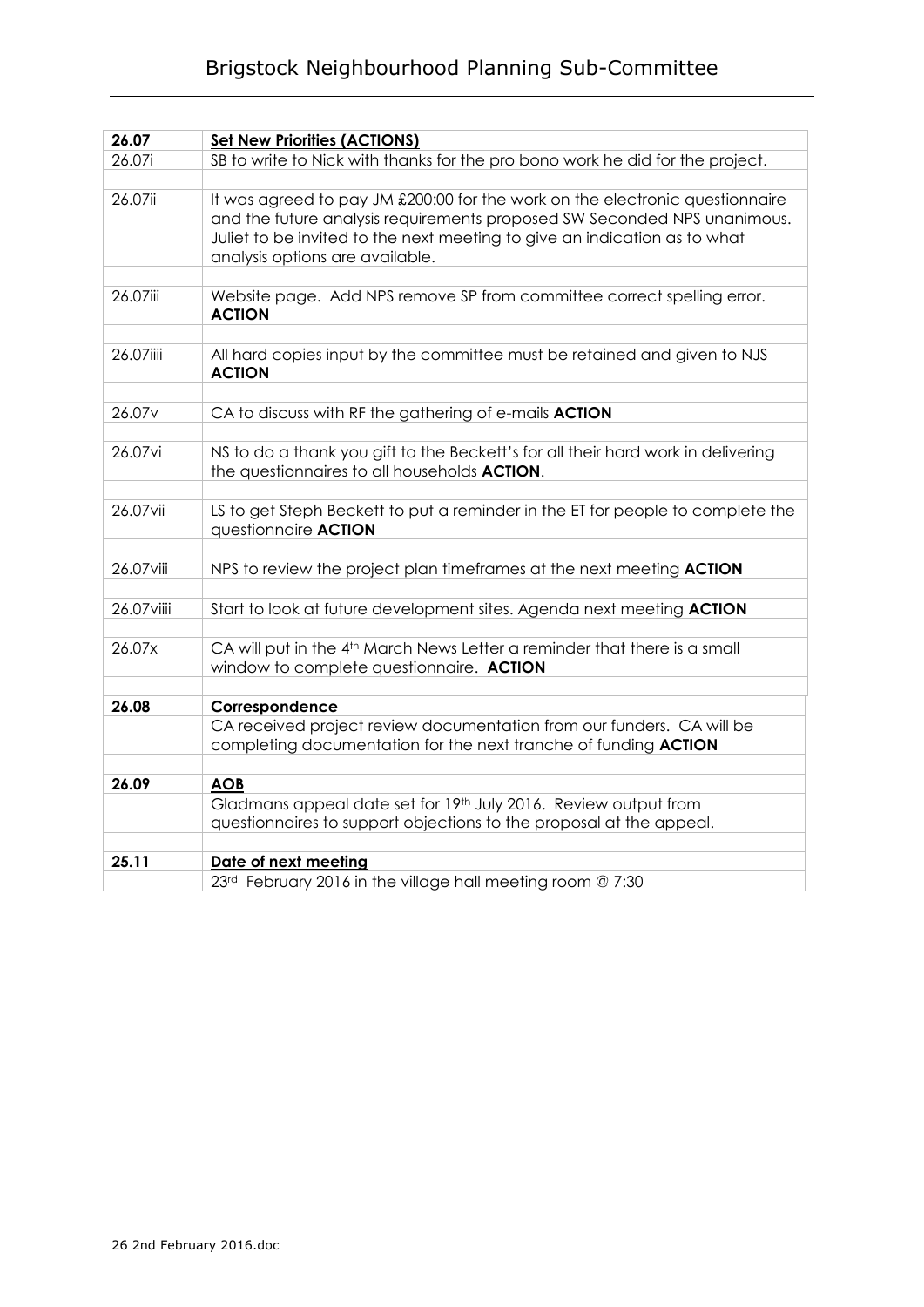## **Time Line**

| <b>December</b>             | January                     | <b>February</b>    | March            | April | May |
|-----------------------------|-----------------------------|--------------------|------------------|-------|-----|
| Agree printing costs        |                             |                    |                  |       |     |
| <b>Housing Needs Survey</b> | <b>Housing Needs Survey</b> | Chase outstanding  | Questionnaire    |       |     |
| Issued                      | completed                   | Questionnaire      | responses closed |       |     |
|                             |                             | responses          |                  |       |     |
| <b>Options Document</b>     |                             | Review current     |                  |       |     |
| <b>CW</b>                   |                             | timelines          |                  |       |     |
| Finalised                   | Questionnaire printed       | Commence drafting  |                  |       |     |
| questionnaire               | and circulated round        | NP, with structure |                  |       |     |
|                             | village                     |                    |                  |       |     |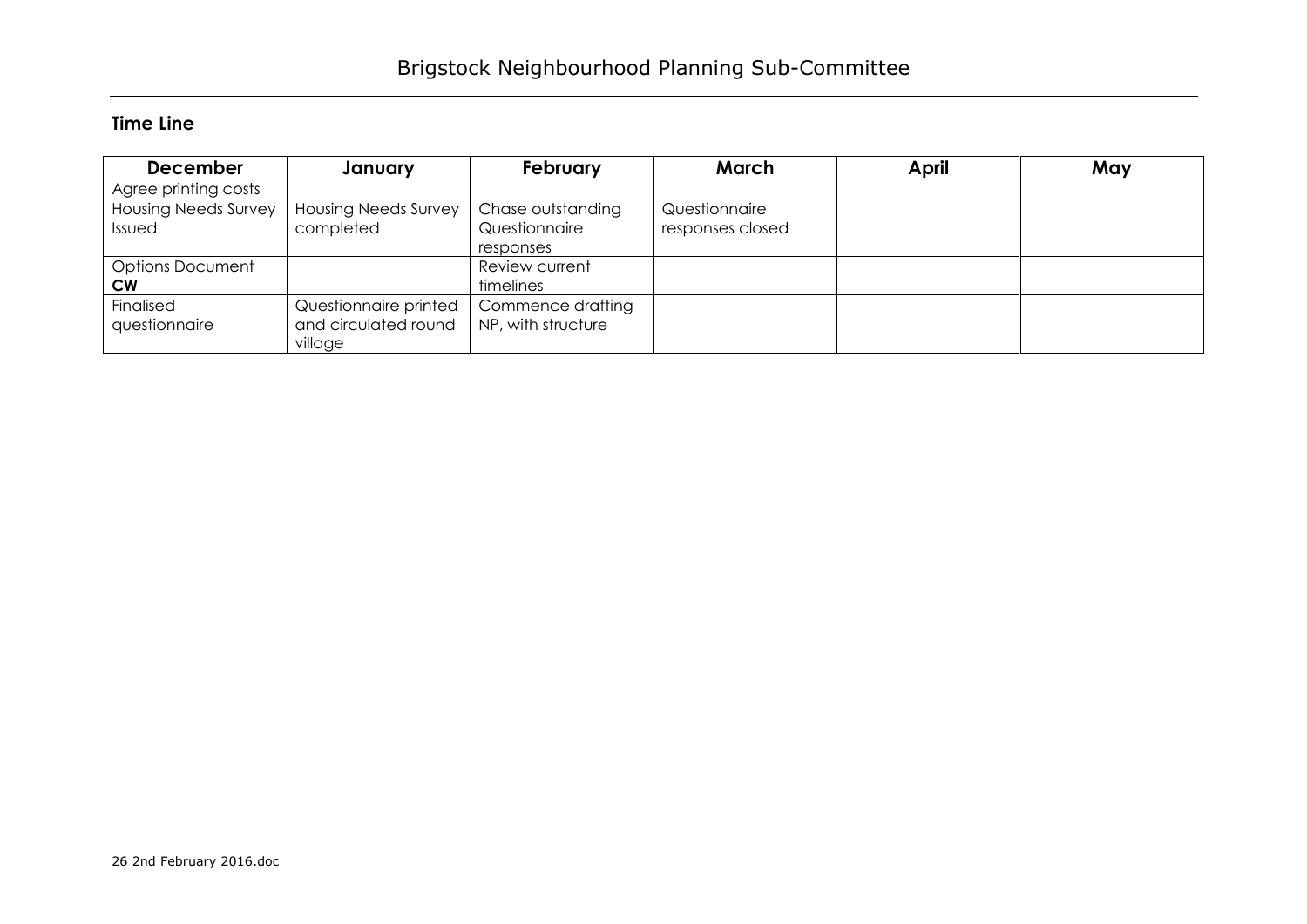## **ACCOUNTS ANALYSIS**

Approved grant budget

## **August 2015 to February 2016**

| <b>Item</b>                              | <b>Budget</b> | Aug       | Sept      | Oct       | <b>Nov</b> | <b>Dec</b> | Jan | Feb |
|------------------------------------------|---------------|-----------|-----------|-----------|------------|------------|-----|-----|
| <b>Receipts</b>                          | £3,323        |           |           |           |            |            |     | £50 |
| Consultant -Surveys                      | £840          |           | £325:00   |           |            |            |     |     |
| Consultant-Launch event advice           | £390          |           | £490:80   |           |            |            |     |     |
| Consultant - Questionnaire & Analysis    | £1,690        |           |           |           | £468.00    |            |     |     |
| Printing Costs - Questionnaire           | £208          |           |           |           |            |            |     |     |
| <b>Publicity Costs - Poster Printing</b> | £10           |           |           |           |            |            |     |     |
| <b>Publicity Costs - Street signage</b>  | £180          |           |           |           |            |            |     |     |
| Unbudgeted                               | £000          | £97.94    | £31.50    | £14:46    |            |            |     |     |
| Total                                    | £3,323        | £97.94    | £847.30   | £14:46    | £468.00    |            |     |     |
| <b>Available Funds Balance</b>           | £3,323        | £3,225:06 | £2,377.76 | £2,363.30 | £1,895.30  |            |     |     |
| VAT this is re-claimable                 |               |           | £163:16   |           | £90.72     |            |     |     |

**Received £3,323:00 from Grant Received £50:00 from Gigaclear**

| Month      | Reference | Cost<br>ex VAT | Supplier   | <b>Item</b>   |
|------------|-----------|----------------|------------|---------------|
| Aug        | 101143    | £24:41         | <b>ENC</b> | Map printing  |
| Aug        | 101149    | £73.53         | <b>ENC</b> | Map printing  |
| Sept       | 101160    | £31.50         | N Searle   | Postage       |
| Sept       | 101167    | £815:80        | Planit-X   | Consultancy   |
| Oct        | 101170    | £14.49         | L Spencer  | Paper/Postage |
| <b>Nov</b> | 101182    | £486.00        | Planit-X   | Consultancy   |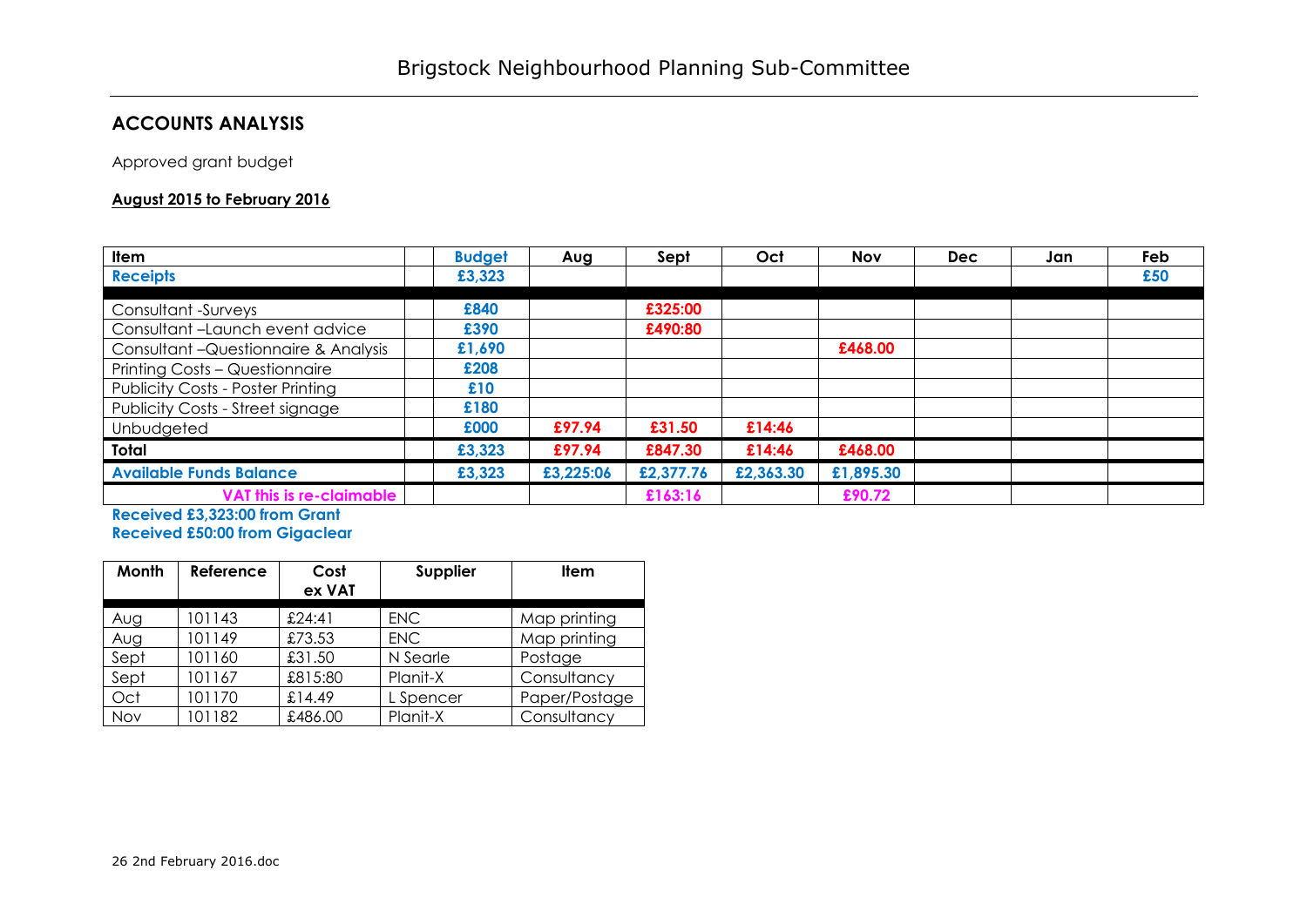| Ref       | Completed Actions                                                                                                                                                                                                                                          | Resp                   | Due by     |
|-----------|------------------------------------------------------------------------------------------------------------------------------------------------------------------------------------------------------------------------------------------------------------|------------------------|------------|
| 25.06ii   | SB to arrange for the paper questionnaire final<br>artwork. SB authorised a spend not exceeding<br>£250:00 for the competed artwork. Proposed<br>CA seconded RF ACTION                                                                                     |                        |            |
| 25.06iii  | NJS to arrange samples of other questionnaires<br>to be sent to SB ACTION                                                                                                                                                                                  | <b>NS</b>              | 02/02/2016 |
| 25.06iiii | It was agreed in principle that the final<br>questionnaire should be if possible 6 sheets of<br>A3 folded as A4 and will be in an envelope<br>which will have the printed instructions on it.<br>CA to draft envelope text and circulate.<br><b>ACTION</b> | CA                     | 02/02/2016 |
| 25.06v    | CA will after consultation authorise the sign off<br>of the questionnaire <b>ACTION</b>                                                                                                                                                                    | CA                     | 02/02/2016 |
| 25.06viii | MS to provide S Beckett with an up-to-date list<br>of houses and S Becket will arrange for the<br>distribution. ACTION                                                                                                                                     | <b>MDS</b>             | 02/02/2016 |
| 25.07iii  | Juliet Mumford made a record of all the<br>comments and will amend the survey layout<br>and forward to CA ACTION                                                                                                                                           | CA / Juliet<br>Mumford | 02/02/2016 |
| 25.07iiii | CA was authorised to signoff the electronic<br>survey after consultation ACTION                                                                                                                                                                            | <b>NS</b>              | 02/02/2016 |
| 25.10i    | NS to add links to the core spatial strategy and<br>ARNOT plan on the Brigstock web site ACTION                                                                                                                                                            | <b>NS</b>              | 02/02/2016 |
|           |                                                                                                                                                                                                                                                            |                        |            |

| Ref     | Outstanding Actions                                                                                                                            |                                | Resp | Due by     |
|---------|------------------------------------------------------------------------------------------------------------------------------------------------|--------------------------------|------|------------|
| 5.06iii | Try to collect as many e-mail addresses from<br>residents so we can start communicating via<br>Brigstock News. Offer a prize. <b>ACTION CA</b> | Very slow start<br>Progressing | CA   | 31-03-2015 |
|         |                                                                                                                                                |                                |      |            |